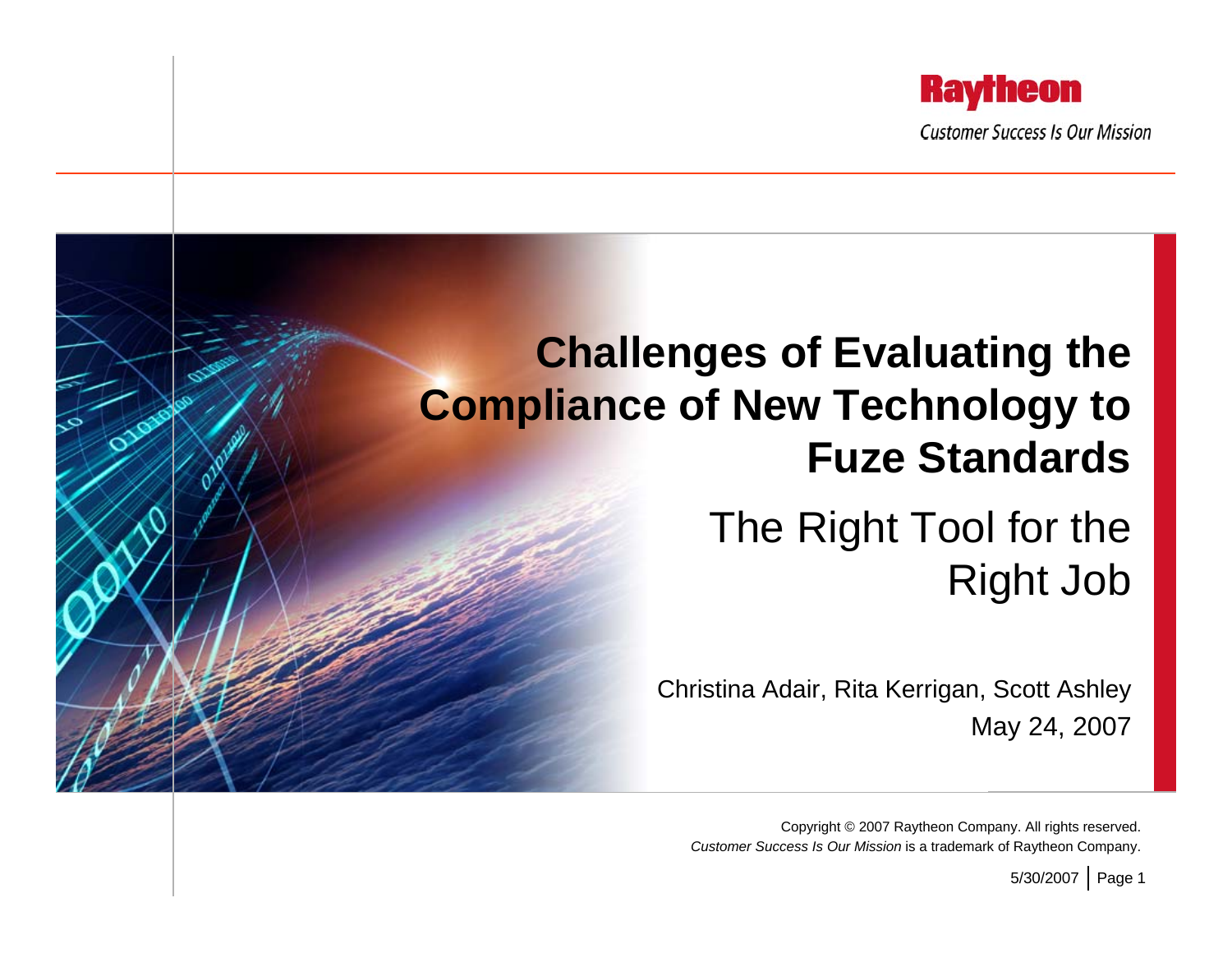

#### **Abstract**

This paper explores the challenges associated with designing and qualifying fuzes with new technology when using the existing fuze standards. Challenges occur when new technologies are incompatible with existing standard expectations, tests, and guidelines.

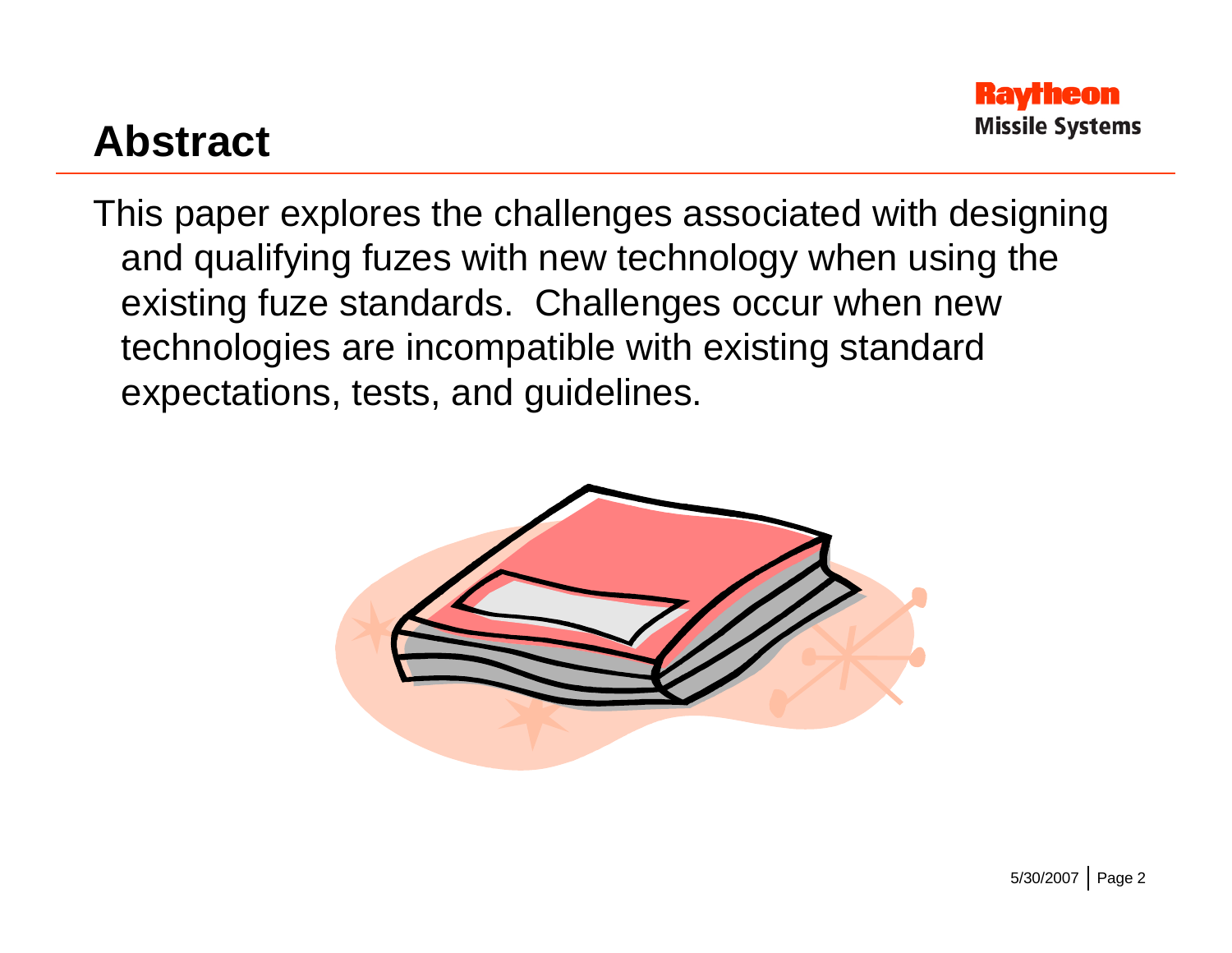# **The Right Tool for the Right Job**

■ Qualification test requirements should be evaluated to determine if they are obsolete. Some tests created to verify physical environmental qualification may no longer be valid.

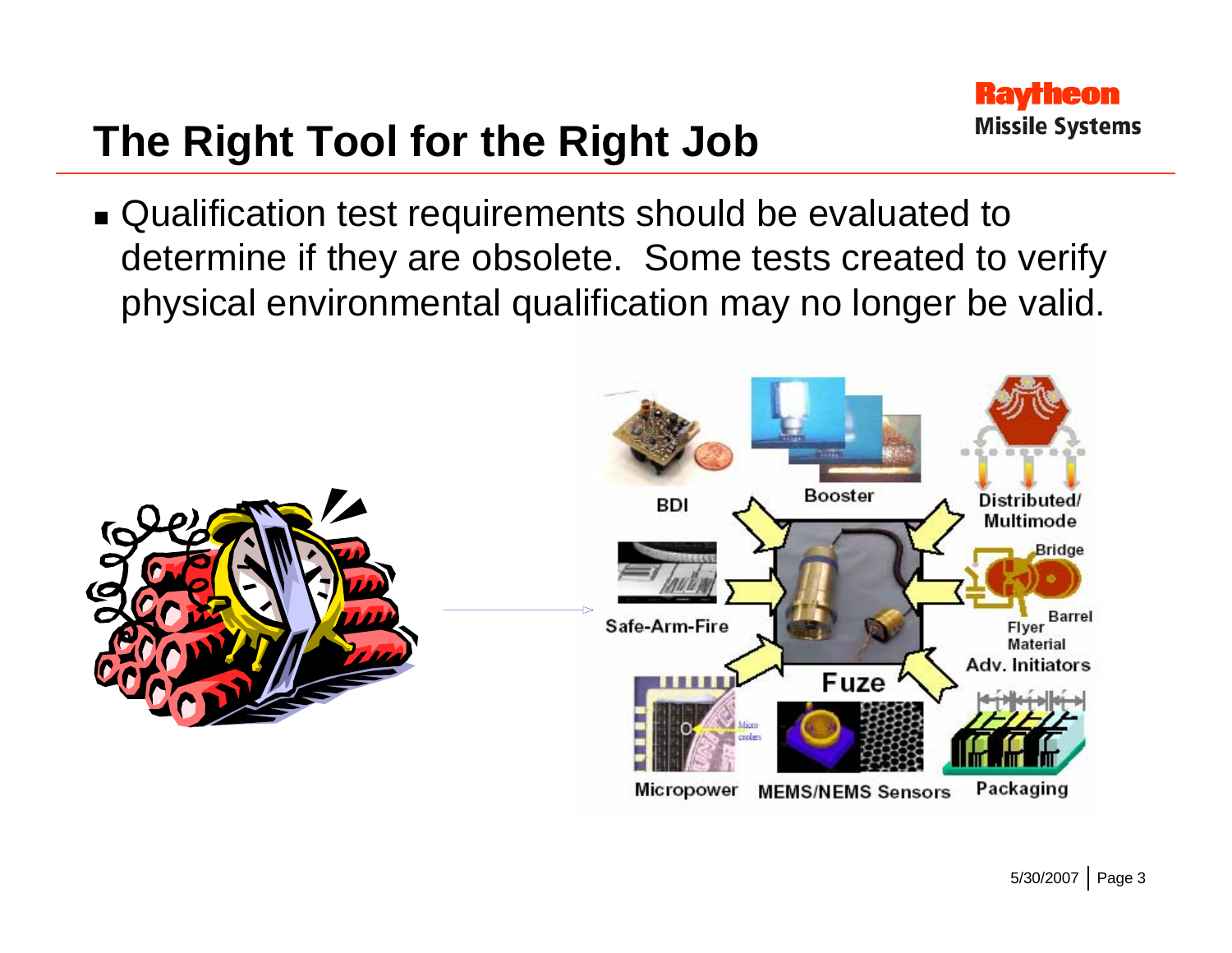

#### **Purpose of Paper**

- To stimulate discussion of qualification requirements that should be examined
- Examine cost of over tests or non applicable tests
- Propose a Gov't/Industry working group to periodically review qualification requirements



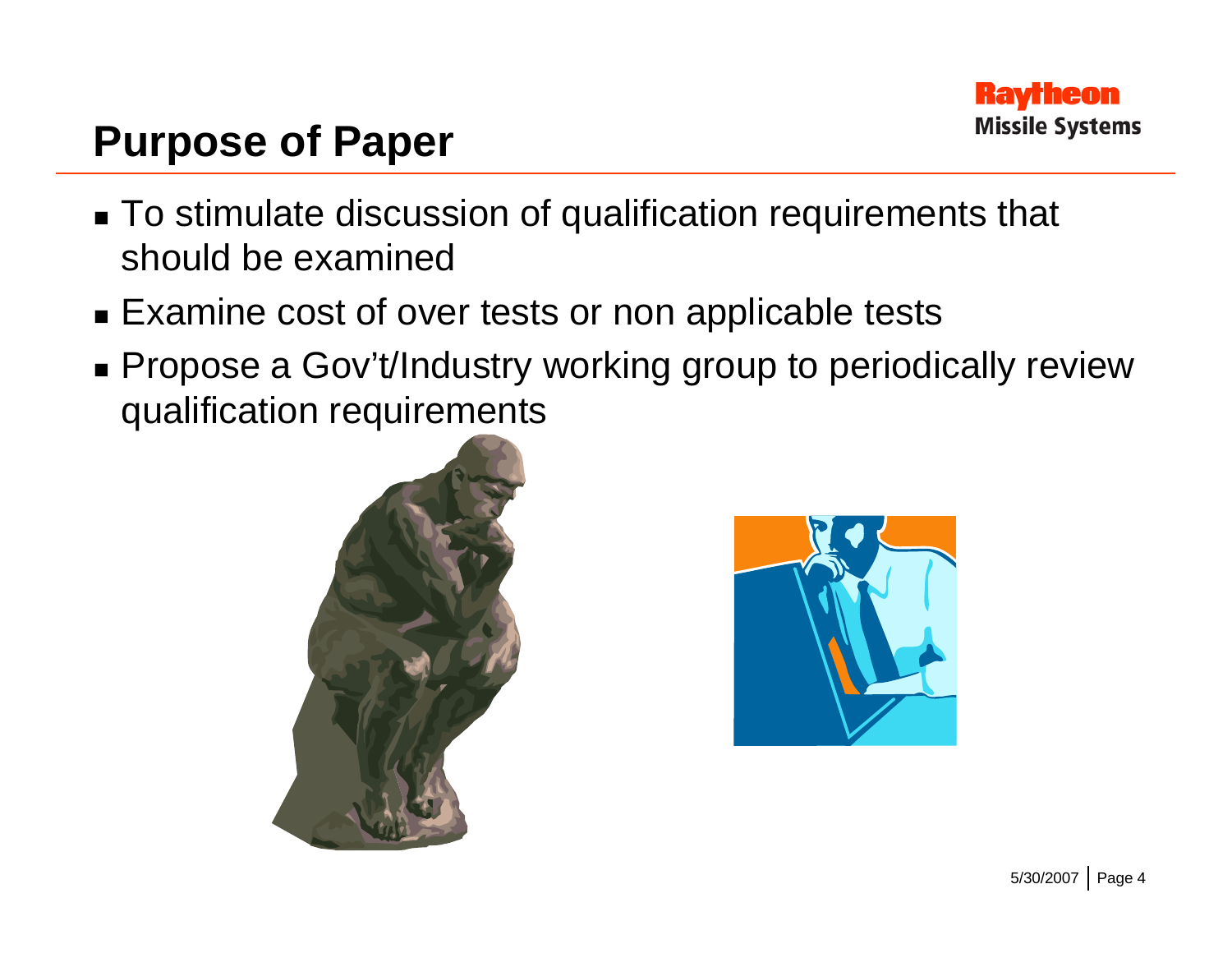

# **Tests Examined in Paper**

- Not an inclusive list, just examples of things that have been seen recently
- Jolt/Jumble
- Salt-Fog/28 Day T&H
- 40 ft drop
- Electrical Cook-Off
- Slapper Test

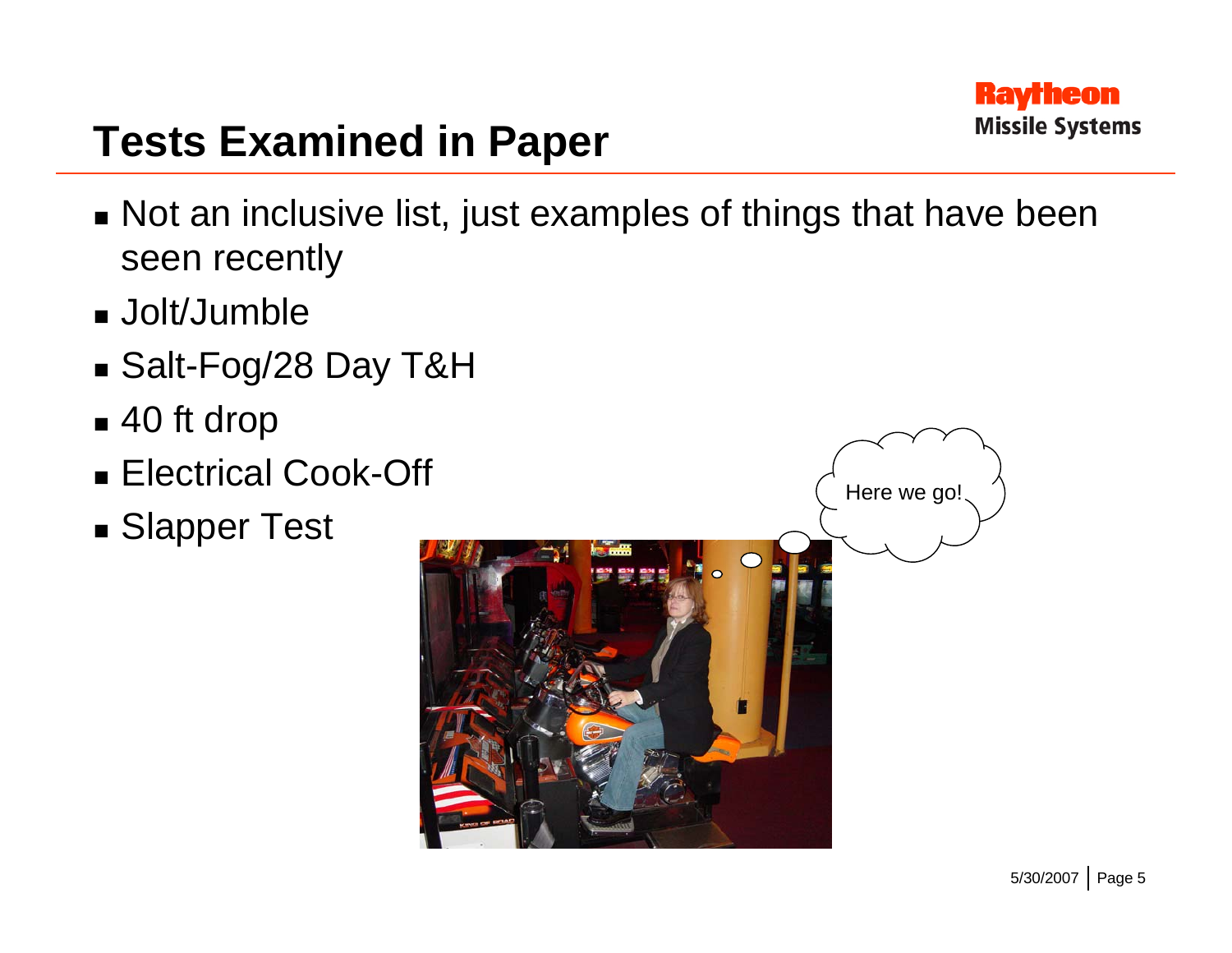# **Tests to Examine**

- Jolt/Jumble
	- Original Intent
		- Originally used to verify shock arming did not occur on mechanical safe and arm devices
	- Current Intent
		- Same intent for mechanical devices
		- Verify electronics do not become dislodged from circuit cards
		- Verify the electronics do not "reconfigure" into a hazard







#### **Raytheon Missile Systems**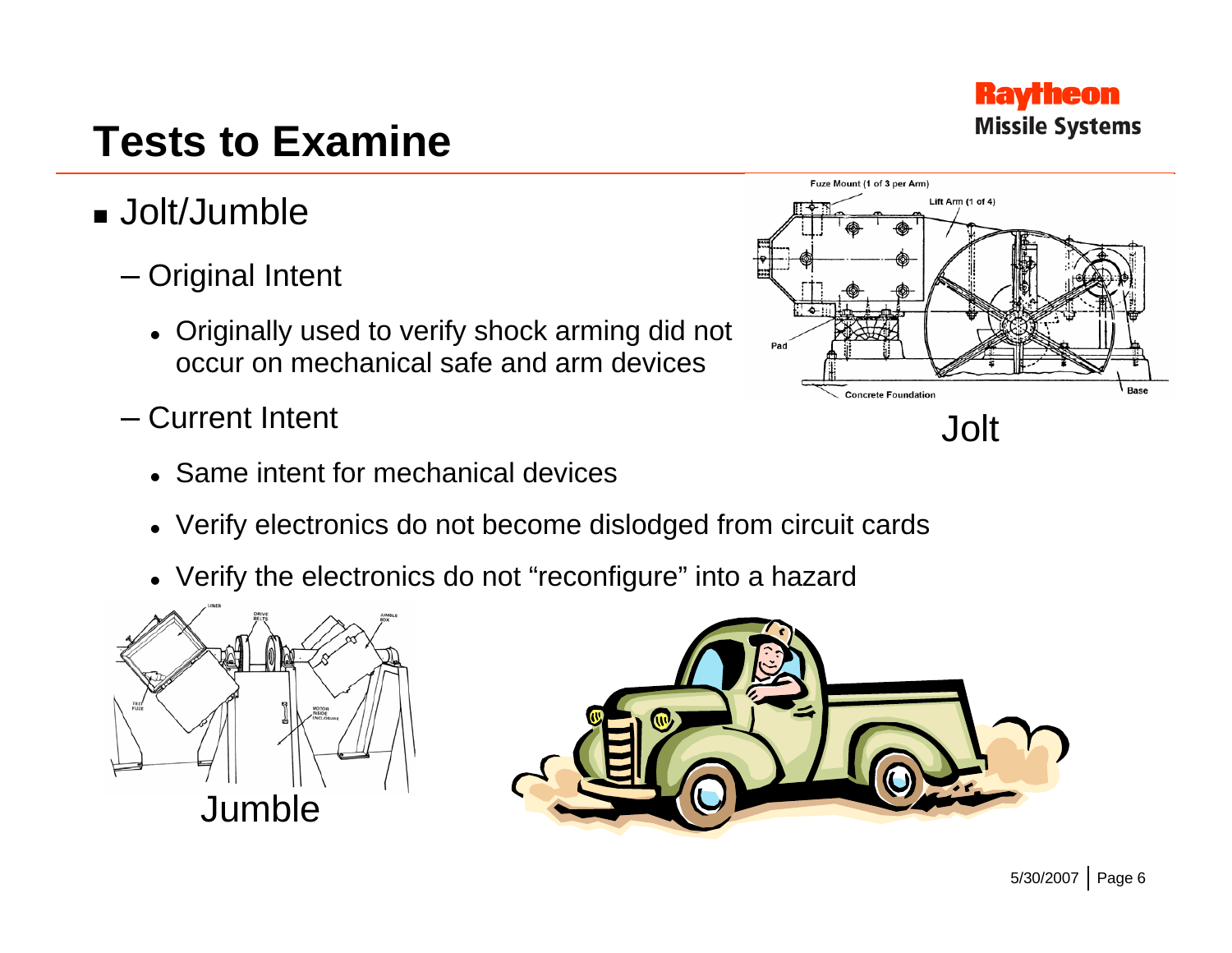

- Jolt/Jumble (cont.)
	- Examination required because:
		- Specification specifically states no energetic output, testing used to verify electronics survivability
		- Transportation vibration, operational vibration and appropriate shocks are used to verify mechanical attachments
		- Electronics "reconfigure" is more easily shown in a fault tree, there are so many possibilities that a 1 or 2 unit jolt/jumble test sequence that there is a low probability of finding a failure.



Jumble





Fault Tree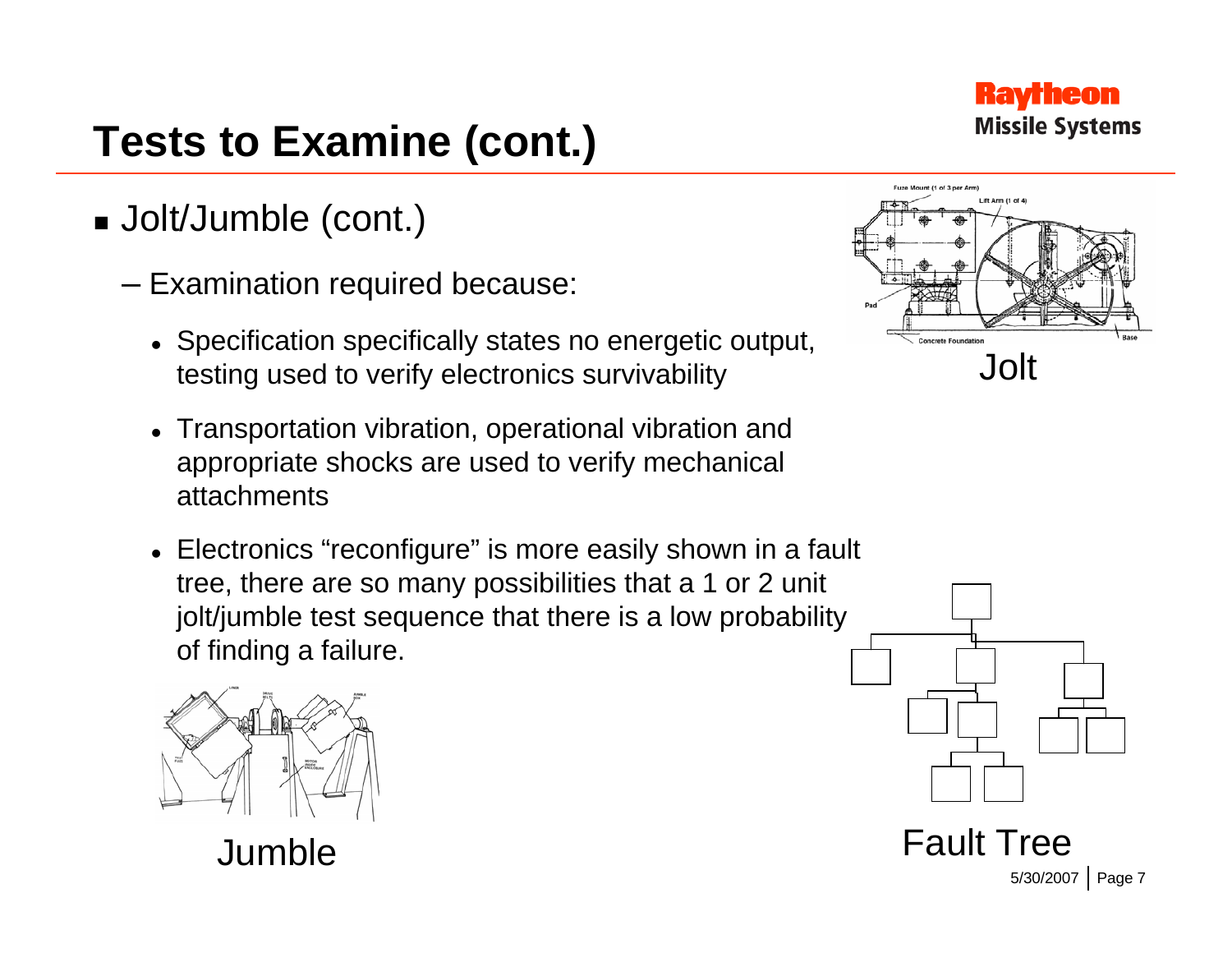

- Salt-Fog/28 Day T&H on Hermetically Sealed Devices
	- Original Intent
		- Originally used to verify wet environmental conditions cause no degradation of the performance or safety of a fuze
	- Current Intent
		- Non Hermetic and Hermetically sealed devices are tested with the same test, verify that wet environmental conditions do not degrade the performance or safety of a fuze



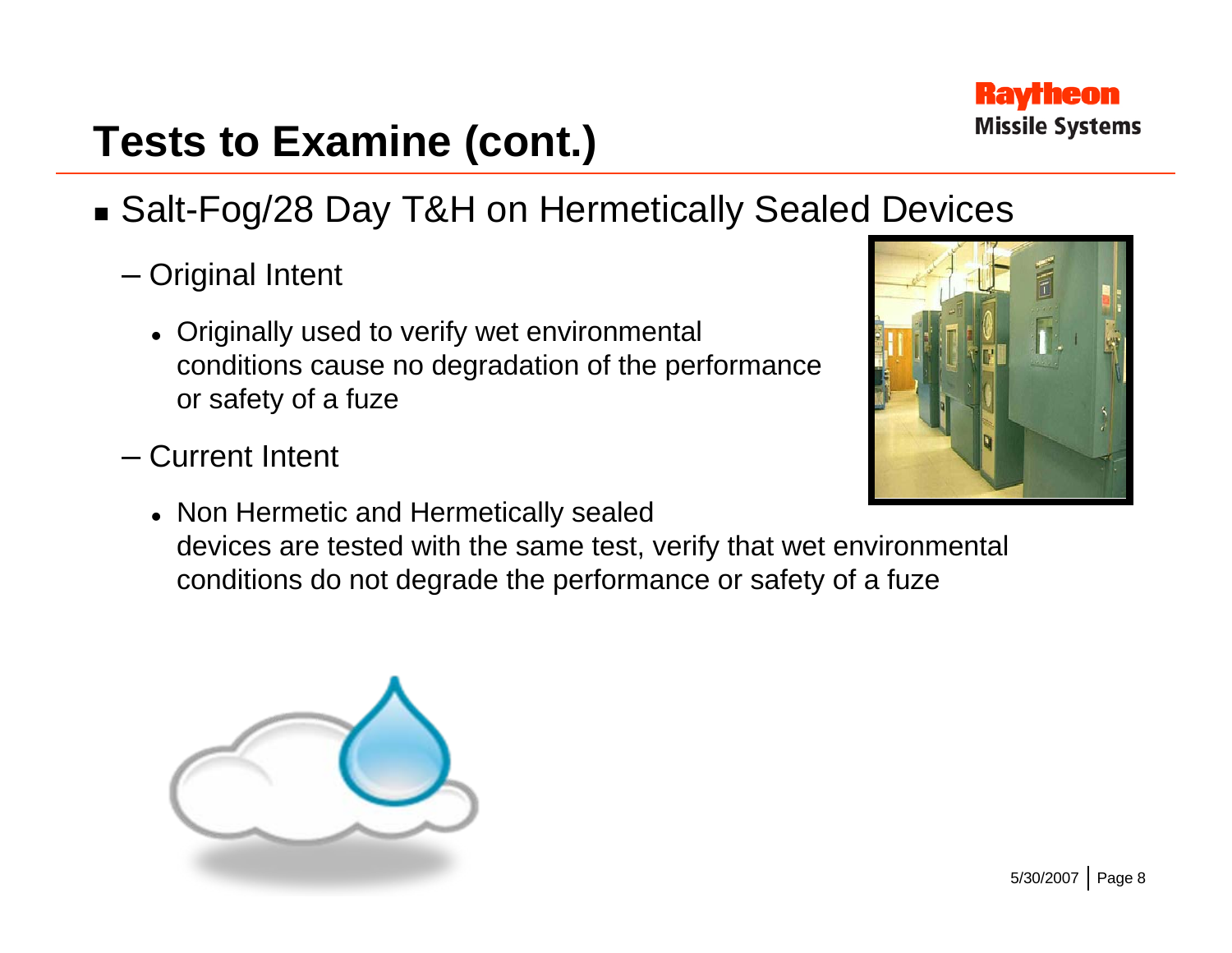

- Salt-Fog/28 Day T&H on Hermetically sealed devices (cont.)
	- Examination required because:
		- Testing the "seal" and testing the "guts" is different
		- Hermetic seal is verified during fine/gross leak tests after shock and vibration, not "wet environment tests"
		- $\bullet\,$  If seal is intact, tests will not verify that the "electronics" or "guts" have a sensitivity to "wet environments", that verification should be tested with a unit that is not hermetic (non-production representative unit)



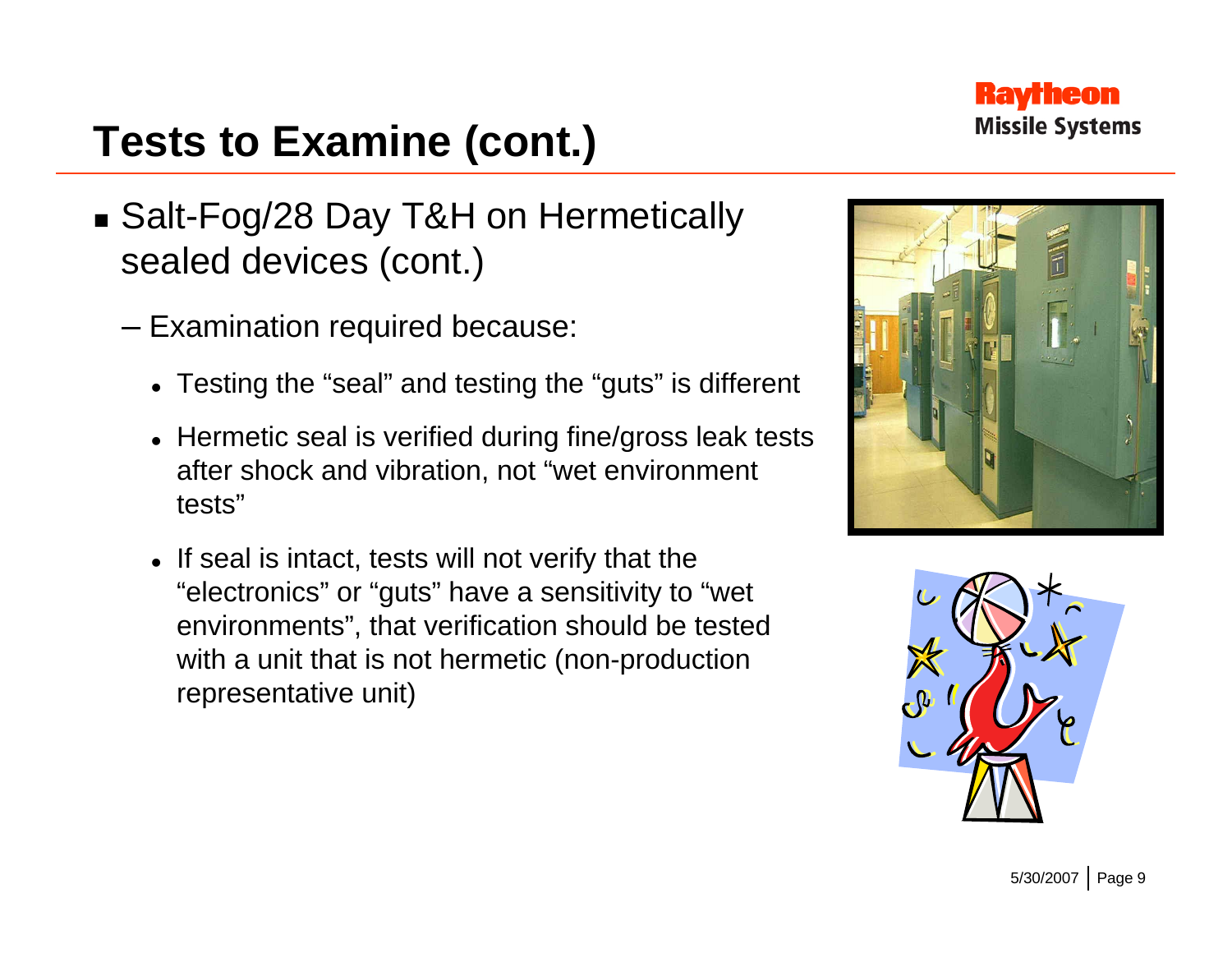

#### 40 Foot Drop

- Original Intent
	- Originally used because Fuzes and Missiles were shipped separately, verify fuzes would not cause catastrophic damage and be safe for disposal if it is dropped from 40-ft (loading onto a ship environment)
- Current Intent
	- $\bullet\,$  Verify fuze (in a weapon) would not cause catastrophic damage and will be safe to dispose of if weapon and shipping container is dropped while loaded onto a ship

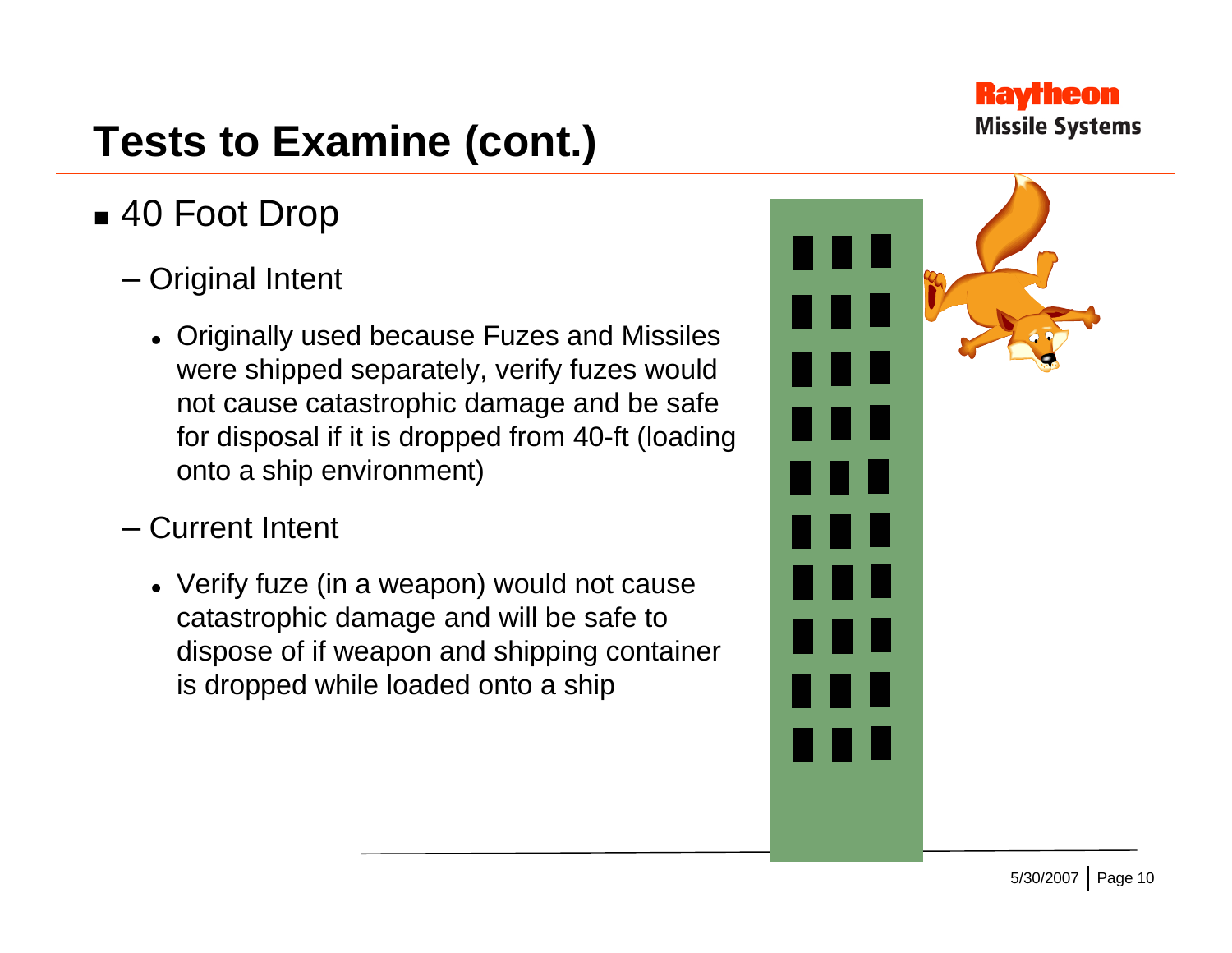

#### 40 Foot Drop (cont.)

- Examination required because:
	- $\bullet\,$  Weapons are shipped with fuzes installed, bare fuzes are rarely shipped
	- $\bullet$  Dropping a bare fuze from 40 ft does not represent the mechanical shocks and interaction that will be associated with dropping an All Up Round in a shipping container
	- $\bullet~$  Represents a possible over-test or non-representative test environment

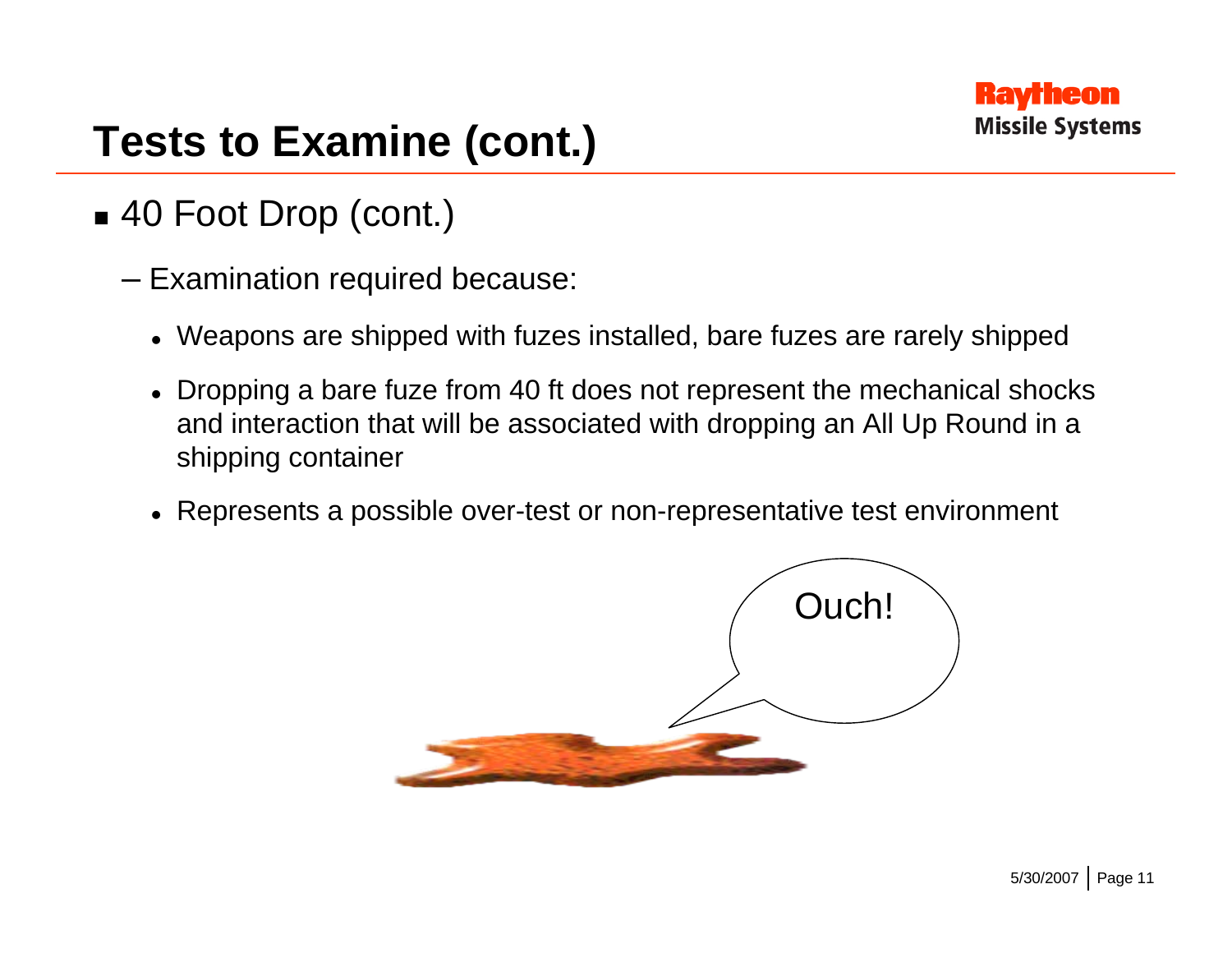

#### ■ Electrical Cook-Off

- Original Intent
	- Test the reaction of the bare EFI to exposure to common AC and DC voltage sources up to 500 volts.
- Current Intent
	- Same as original intent



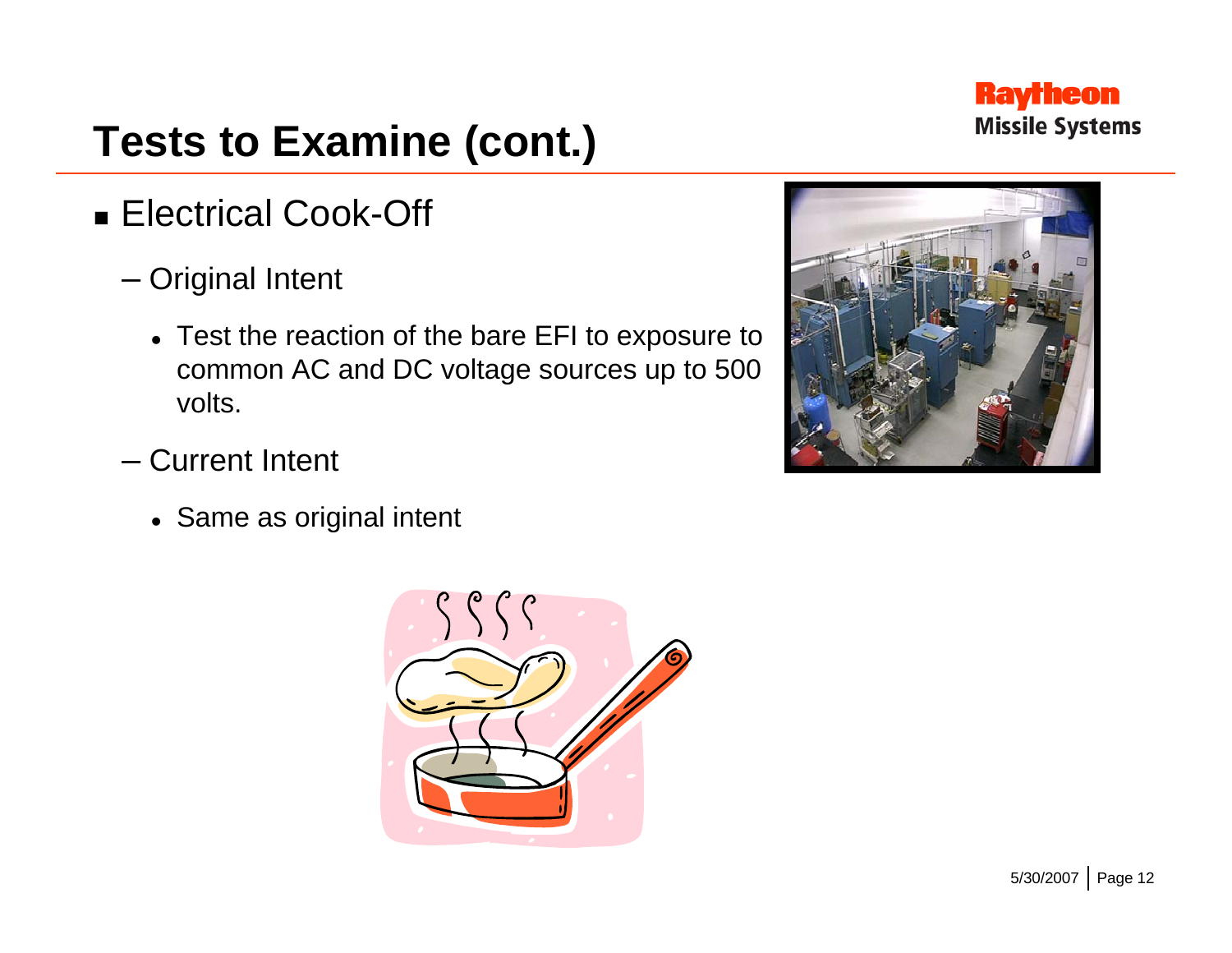

#### Electrical Cook-Off (cont.)

- Examination required because:
	- $\bullet$  Missiles are shipped with fuzes installed, bare fuzes or just EFI's are rarely shipped to field
	- AC test requirement of 1 micro-second maximum rise time to full voltage into a 2.5 amp resistive load is difficult to achieve



 $\bullet~$  Exposing the bare fuze or EFI to a high voltage source does not represent the interaction that will be associated with exposing the all-up round to a high voltage source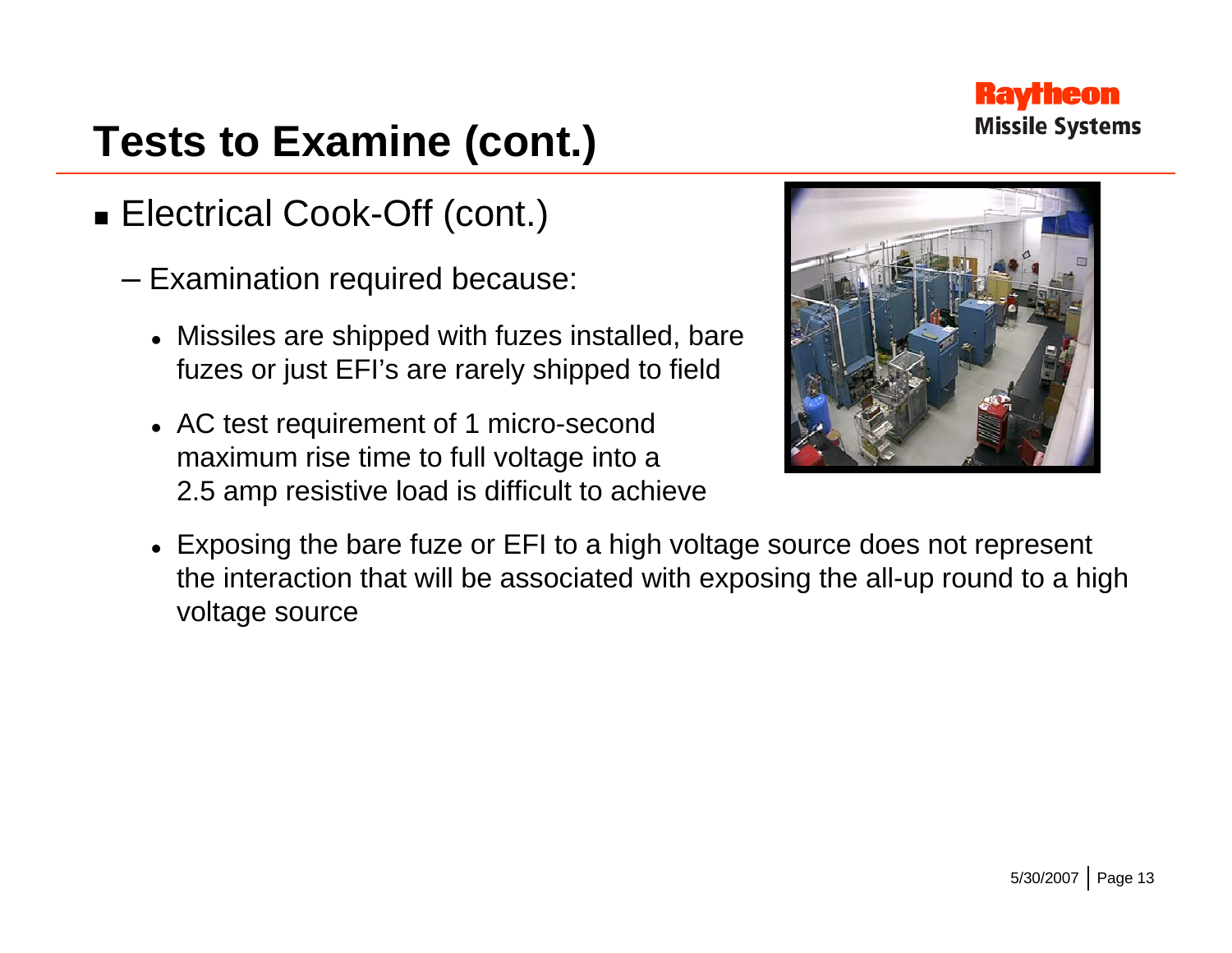

- $\blacksquare$  SLAPPER test (certify HNS-IV and HNS V to MIL-E-82903)
	- Original Intent
- O<sub>2</sub>N  $\mathsf{NO_2}$  $\rm O_2$ N  $\rm O_2$ N NO<sub>2</sub> NO<sub>2</sub>
- o Provide a standard performance test for all HNS IV/V acceptance across manufacturing sources
- Current Intent
	- o Test HNS IV/V for performance in designed configuration
- Examination required because:
	- o No suppler of HNS will certify to MIL-E-82903 due to this slapper test

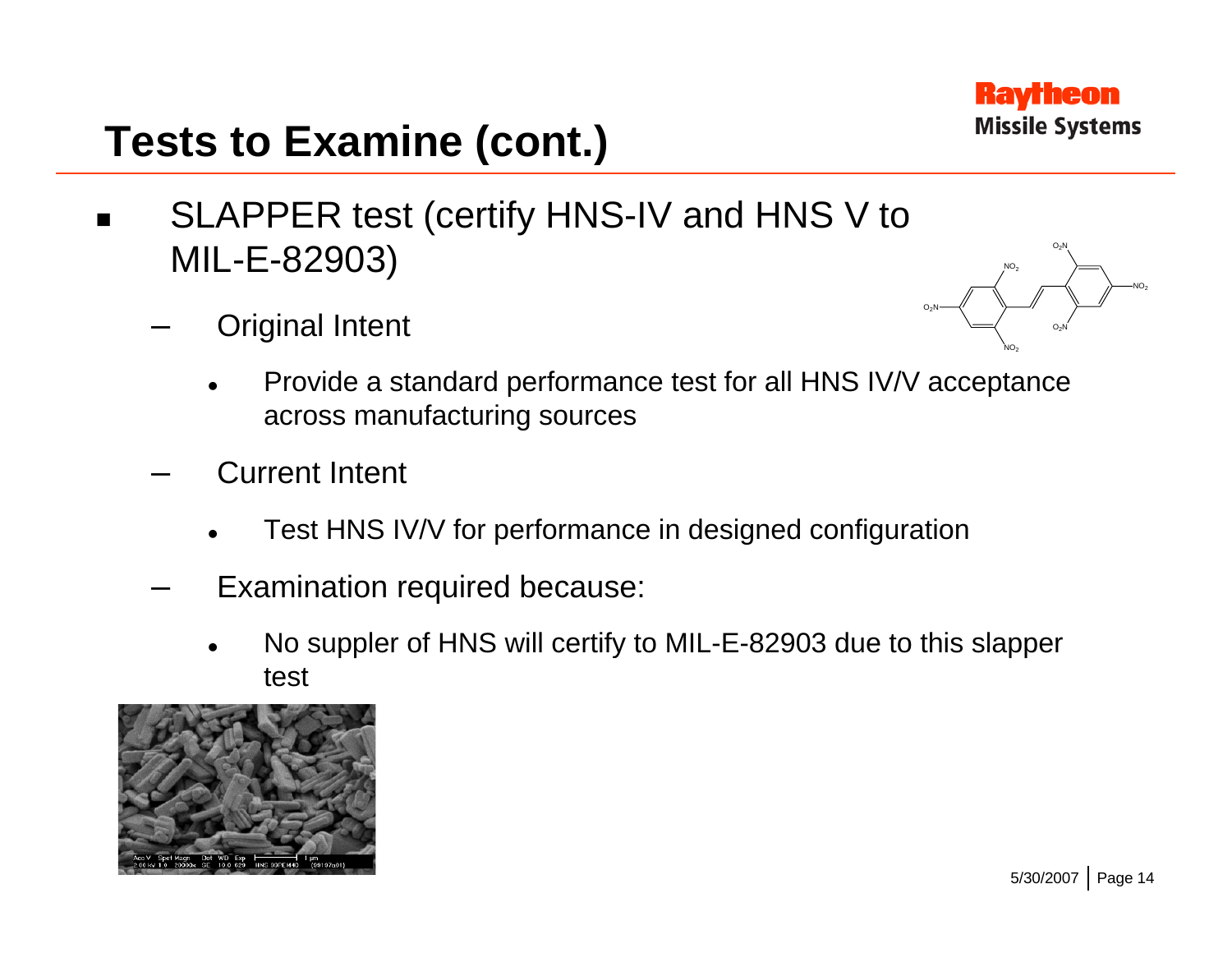

# **Cost of Compliance**

- Compliance drives Industry to perform testing regardless of value or program cost
	- Less risk to test than to explain/debate
	- Less ultimate cost to test than to explain/debate
- Not changing out-dated requirements forces fuze designs to survive tests and environments that are not realistic

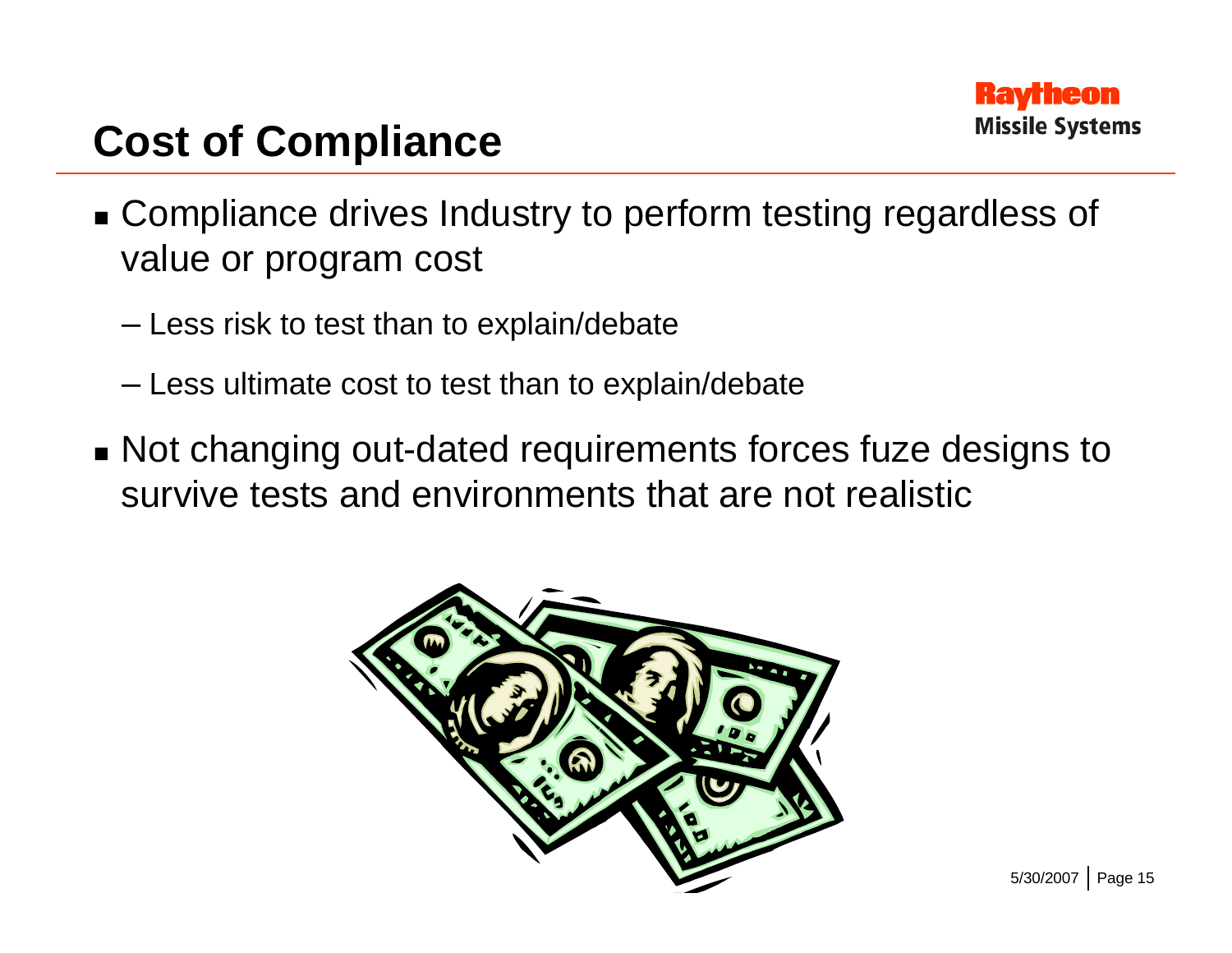

# **Cost of Compliance (cont.)**

- Test results lack crisp correlation with safety or performance success
	- What is passing?
	- What requires re-test?
	- Can be subjective

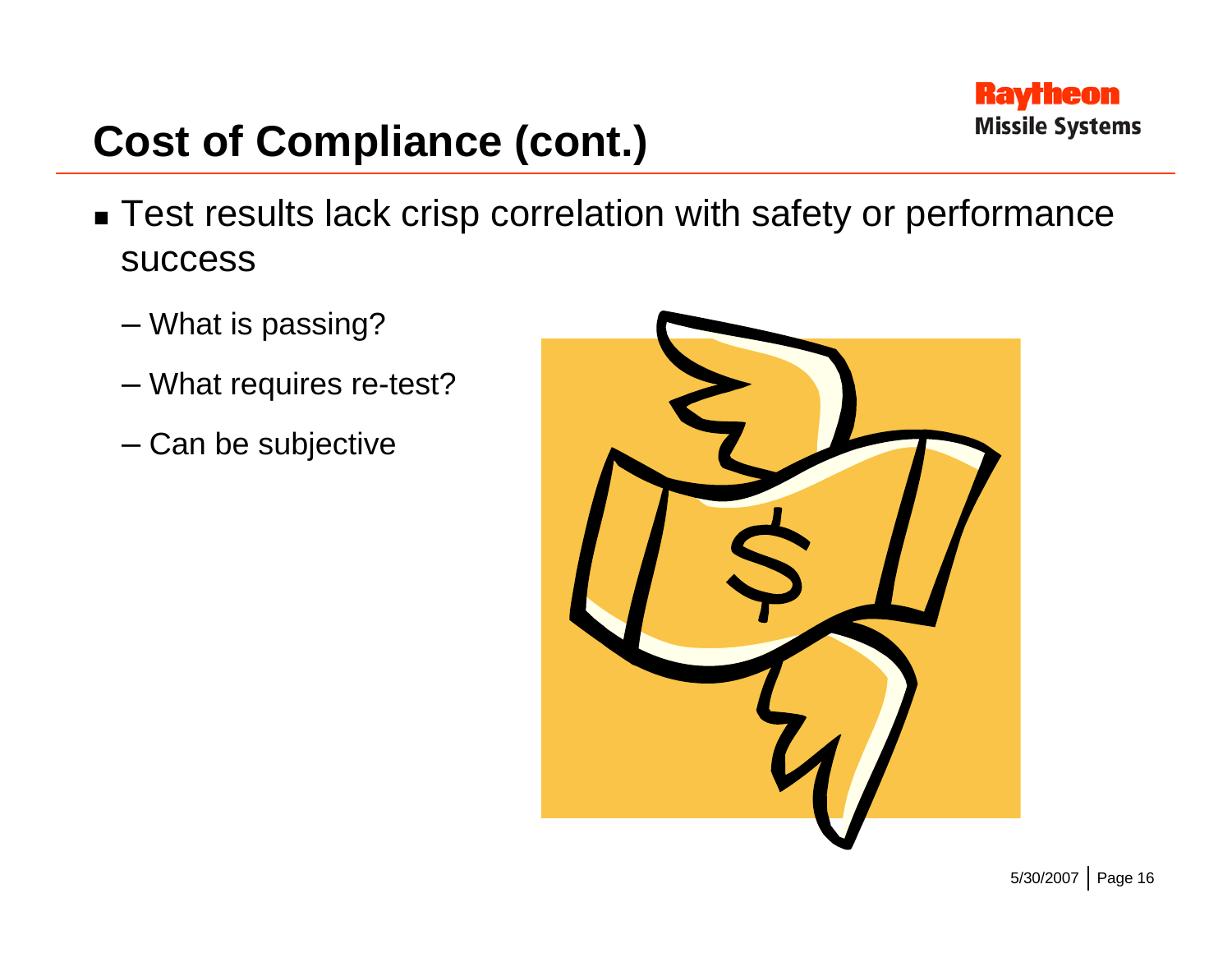

#### **Recommendation**

- Expand the FESWG to include industry
	- Add prime and supplier representatives
	- Hold working group meetings to discuss potential obsolete tests and to discuss/add new tests that have industry input.